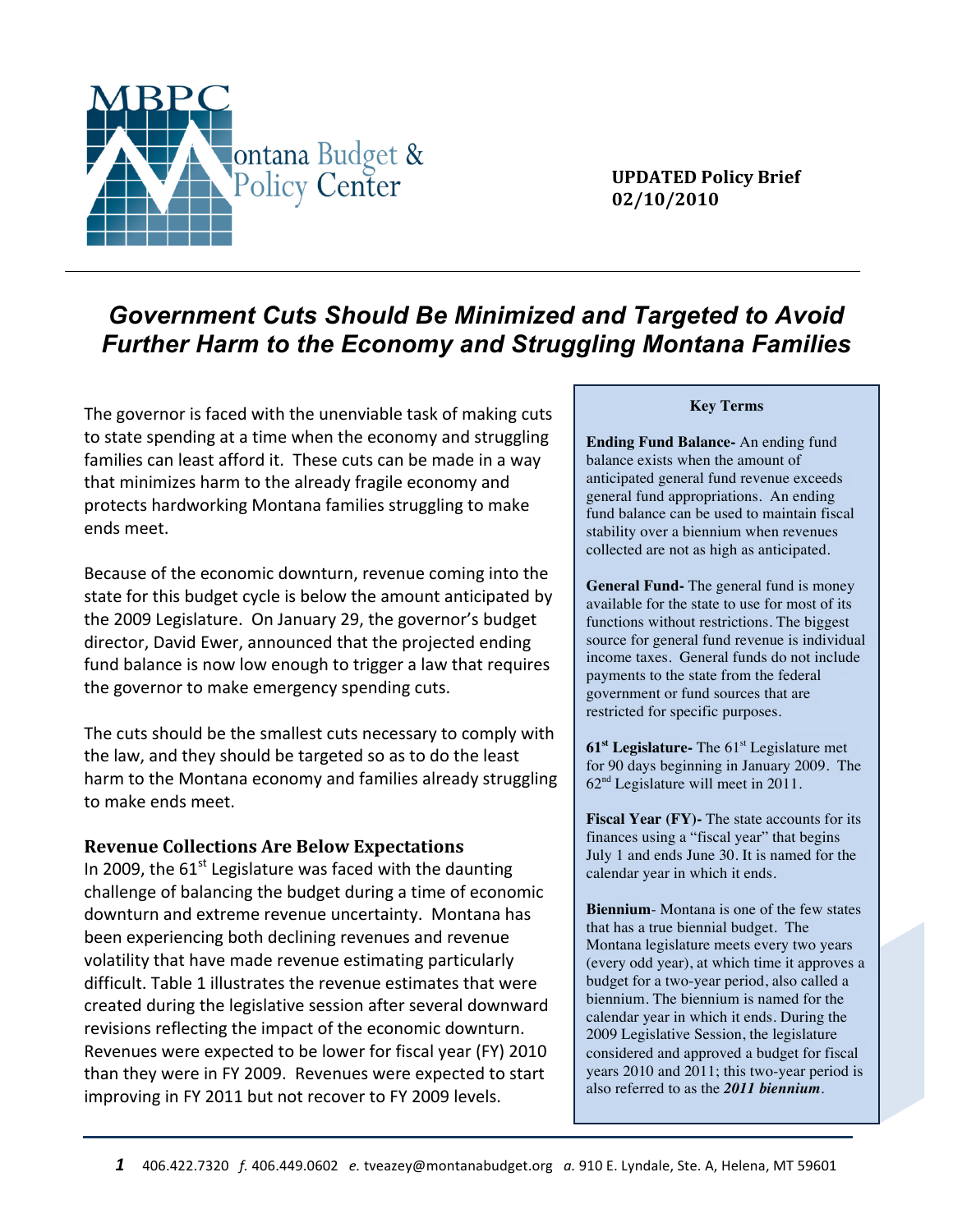| <b>Table 1: General Fund Revenue</b><br><b>Estimates (HJR2 Revised)</b> |                 |  |  |  |
|-------------------------------------------------------------------------|-----------------|--|--|--|
| 2009                                                                    | \$1.845 billion |  |  |  |
| 2010                                                                    | \$1.773 billion |  |  |  |
| 2011                                                                    | \$1.829 billion |  |  |  |
| Source: Legislative Fiscal Division, 2011                               |                 |  |  |  |
| <b>Biennium Report</b>                                                  |                 |  |  |  |

Using the above revenue estimates, the legislature passed a budget that included a \$282 million ending fund balance. An ending fund balance, much like an individual's checking account balance, is the difference between the amount of money the state expects to bring in and the amount of money it expects to spend during a given budget cycle.

Unfortunately, state revenue appears to be declining much more severely than anticipated by the legislature, resulting in a smaller than anticipated projected ending fund balance.

### **Montana Law Requires Cuts When the Ending Fund Balance is Too Low**

Montana law requires the governor to reduce spending when the ending fund balance falls below a certain trigger.<sup>1</sup> The trigger phases down as the state progresses further into the biennium. For the time period between June 2009 and September 2010, the trigger is \$36.37 million.<sup>2</sup> The governor's budget director makes the ending fund balance projections that determine whether the trigger has been met.

On January 29, Budget Director Ewer officially notified the governor and the legislature that he expects projected revenue to be approximately \$275 million less than anticipated by the legislature, with the projected ending fund balance dwindling from \$282 million to just \$5.6 million.<sup>3</sup> The projected ending fund balance is low enough to trigger the mandatory spending reductions by the governor. Now that the trigger has been met, the governor must reduce state spending so that the projected ending fund balance remains at least 1% of the general fund appropriations for the biennium, or \$36.8 million.

Legislative Fiscal Division, General Fund Revenue Update Fiscal 2010, January 6, 2010.  $3$  Legislative Fiscal Division's most recent general fund revenue update projects a more significant decrease in revenue than Director Ewer's estimates. LFD is now projecting that general fund revenues will be \$349.9 million below the 2009 Legislature's estimates, resulting in a projected ending fund balance of *negative* \$62.5 million, or \$98.9 million below the statutory trigger. See Legislative Fiscal Division, General Fund Revenue Update Fiscal 2010, Feb. 8, 2010 at http://leg.mt.gov/content/Publications/fiscal/rev\_transp/Gen\_Fund\_Update\_Feb.pdf. However, as noted above, the budget director's estimate is the projection that matters for the purposes of determining both whether spending cuts are required and how much needs to be cut to maintain the statutory minimum.

#### 2 406.422.7320 f. 406.449.0602 e. tveazey@montanabudget.org a. 910 E. Lyndale, Ste. A, Helena, MT 59601

 $<sup>1</sup>$  Montana Code Annotated 17-7-140.</sup>

 $2$  The triggers for the entire biennium are:

 $6/2009 - 9/2010$ : \$36.37 million (2% of FY2010 general fund appropriations) 10/2010 - 12/2010: \$13.64 million (.75% of FY 2010 general fund appropriations)  $1/2011 - 2/2011$ : \$9.09 million (.5% of FY 2010 general fund appropriations)

 $3/2011-6/2011$ : \$4.55 million (.24% of FY 2010 general fund appropriations)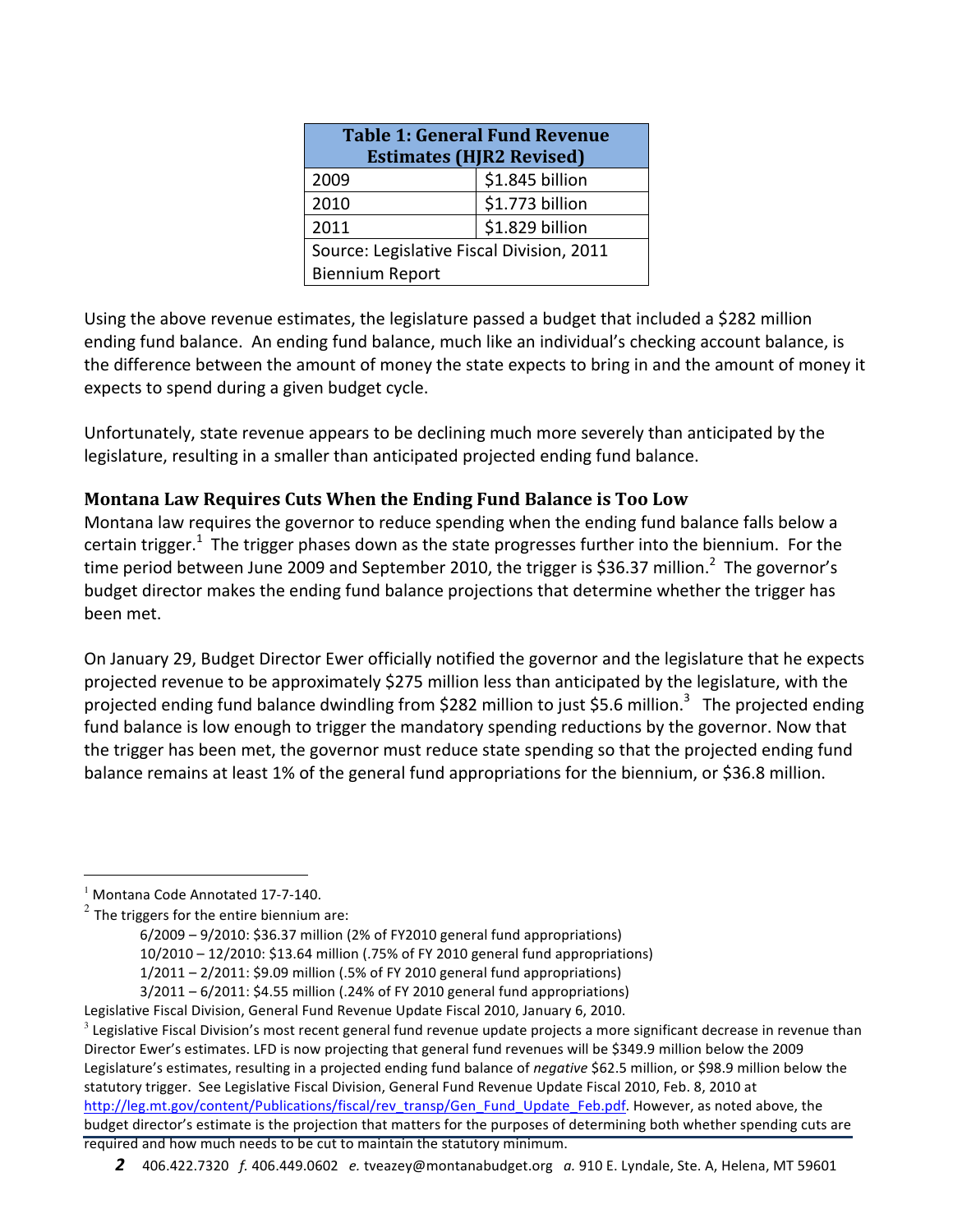#### Limitations on Cuts Made by Governor

Montana law places some limitations on the governor's ability to make spending cuts without the legislature's authority. For example:

- No agency can be required to reduce general fund spending by more than 10% during a biennium.
- Agencies that are headed by an elected official (e.g. Department of Justice, Department of State, Office of Public Instruction) or the Board of Regents (higher education) cannot be required to cut a greater percentage of their budgets than the total cuts made by the executive branch.
- The governor cannot direct spending cuts for: (1) payment of interest and principal on state debt, (2) the legislative branch, (3) the judicial branch, (4) K-12 BASE funding, including special education, (5) salaries of elected officials, (6) the Montana School for Deaf and Blind Children.

Spending cuts for an agency must "be designed to have the least adverse impact on the provision of services determined to be most integral to the discharge of the agency's statutory responsibilities." In addition, the legislature can exempt cuts to a particular appropriation within a program area or can direct that the appropriation may not be reduced by more than 10%.

Governor Makes Reduction Decisions but Must Seek Input from Agencies and Legislature Although the governor has the ultimate authority to make spending cuts subject to the conditions listed above, he must first seek input from the agencies, his budget director, and the Legislative Finance Committee. The process for making spending cuts is:

- The governor seeks input from each agency. For each program within an agency, the agency is required to analyze (1) the nature of the program, (2) whether the program is mandated by law, and (3) the impact that a cut to the program would have.
- The agencies must submit their analysis to both the governor's budget office and to the Legislative Fiscal Division (LFD).
- The governor's budget office, the Office of Budget and Program Planning, then reviews each agency's analysis and submits proposed spending cuts to the governor and LFD, including any proposed changes to the agency recommendations.
- The Legislative Finance Committee meets within 20 days after LFD receives the budget office's recommendations.
- LFD provides a copy of the legislative analysis of the proposed cuts to the governor's budget director at least 5 days before the meeting of the Legislative Finance Committee.
- The Legislative Finance Committee makes recommendations on the spending cuts proposed by the governor's budget director.
- The governor must consider all of the following when making final spending cuts: (1) each agency's analysis, (2) the recommendations from the governor's budget director, and (3) the Legislative Finance Committee recommendations.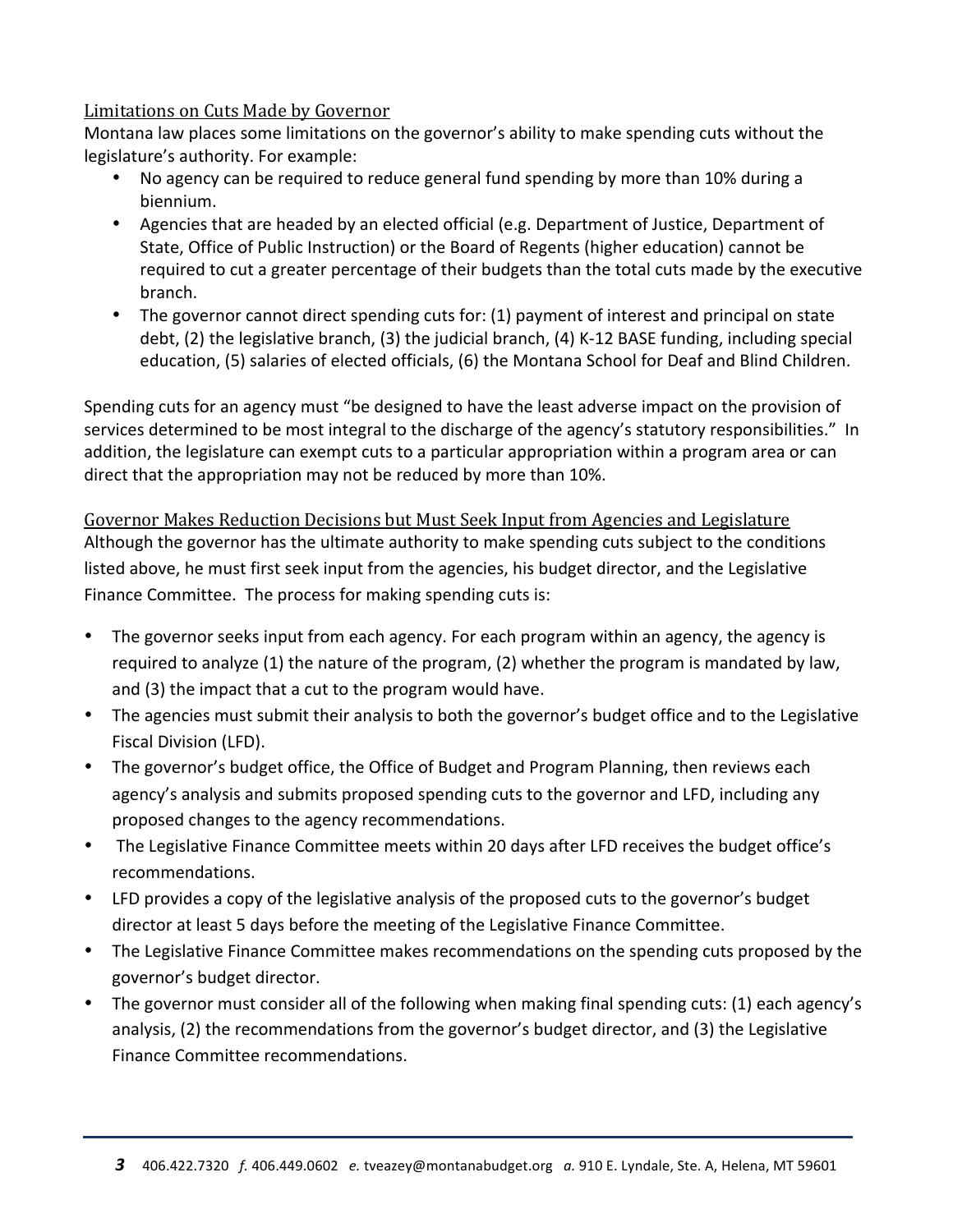# What if Governor's Cuts Aren't Enough?

The law only allows the governor to cut each agency by a maximum of 10% of the agency's general fund appropriations. If those cuts are not enough to maintain an ending fund balance of at least 1% of total general fund appropriations for the biennium, the legislature may have to make further cuts during a special session. A special session can be called either by the governor or by a majority of the legislators.

# Governor Has Asked Agencies to Begin Preparing for Cuts

The governor already asked state agencies to submit proposals for 5% cuts to their general fund budgets. He proposed the following timeline for reviewing cuts and getting the necessary feedback before making final decisions:

- January 29: (1) Agencies were required to submit reduction proposals to the governor's budget office, and (2) the governor's budget director announced to the Revenue and Transportation Interim Committee that the statutory trigger had been reached. 4
- February 19: The governor's budget office will make its formal recommendations for spending cuts and provide copies of the recommendations to both the governor and the Legislative Fiscal Division.
- March 4-5: The Legislative Finance Committee will meet to review the governor's recommendations. LFC may make its own recommendations to the governor for him to consider when making his final decisions.

Using the budget director's revenue projections from January 29, the governor will have to make cuts totaling \$31.2 million-the amount necessary to bring the currently projected ending fund balance of \$5.6 million up to \$36.8 million, the minimum balance required by law.<sup>5</sup> In comparison, if the governor were to adopt the 5% across-the-board cuts submitted by agencies, those cuts would amount to approximately \$47 million. $6<sup>6</sup>$ 

 $\frac{1}{4}$  For a list and preliminary analysis of the proposals made by agencies, see Legislative Fiscal Division, "Agency analysis of possible reductions submitted to the Office of Budget & Program Planning," at http://leg.mt.gov/css/fiscal/Budget\_reductions.asp.

<sup>&</sup>lt;sup>5</sup> The governor has already announced millions of dollars in spending reductions. However, most of those cuts do not impact the general fund and thus do not contribute to a larger ending fund balance. In our original report, dated 1/21/2010, we erroneously estimated that \$5.15 million of the governor's cuts to date would reduce general fund spending. However, \$4.5 of that amount was for the cancelling of renovations to the Montana State Hospital, which would have used state special revenue not general fund dollars. In other words, less than \$1 million of general fund savings have been realized by the governor's cuts to date. 6 Legislative Fiscal Division, http://leg.mt.gov/content/Publications/fiscal/17-7-140/timeline.pdf.

<sup>4 406.422.7320</sup> f. 406.449.0602 e. tveazey@montanabudget.org a. 910 E. Lyndale, Ste. A, Helena, MT 59601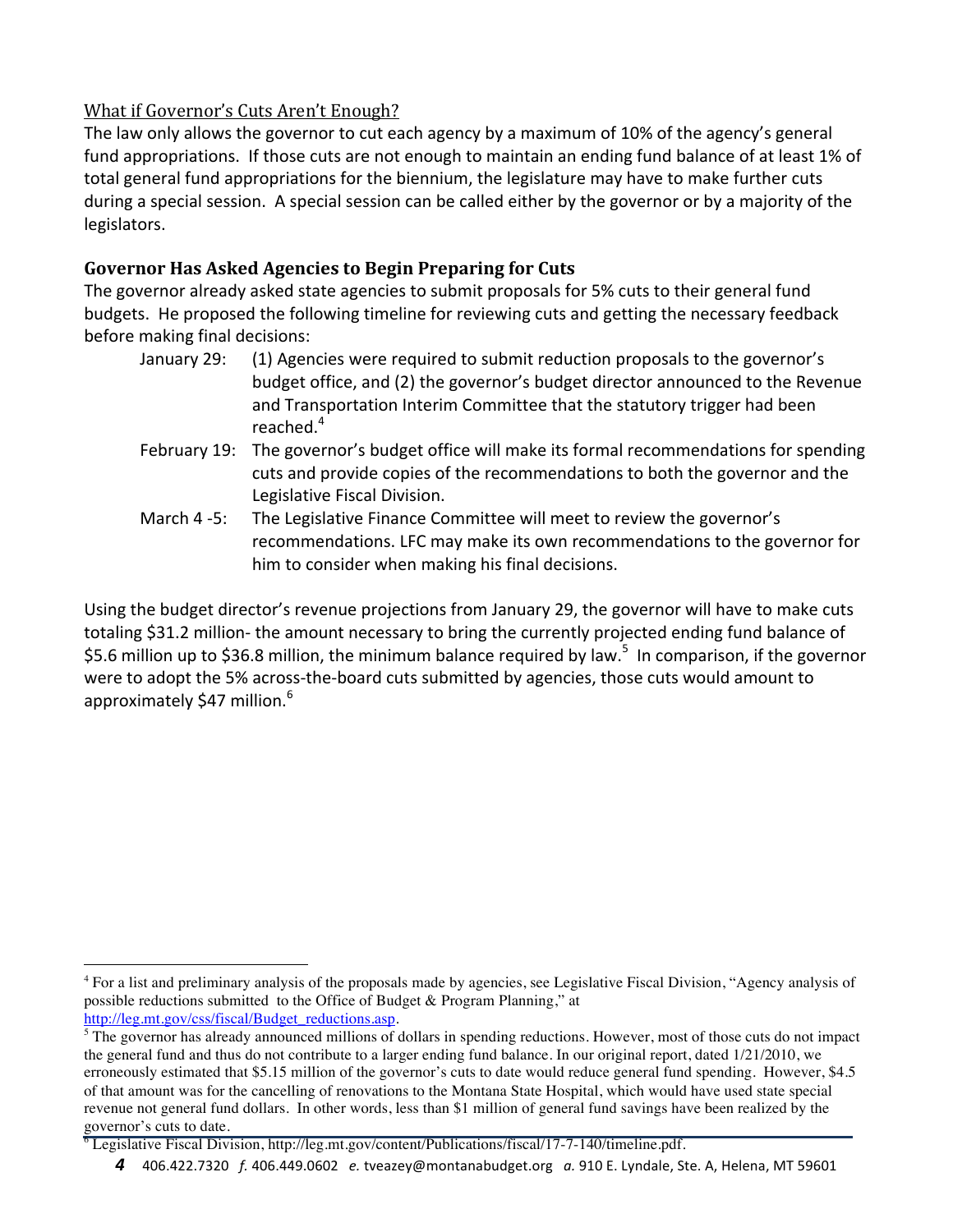# **Recommendations to Protect the Fragile Economic Recovery** *and!Struggling!Montanans*

### 1. Cuts should be limited to the minimum required by law.

Five percent across-the-board cuts would go beyond what is necessary to bring the ending fund balance up to the required level and would add additional strain on Montana families and the economy.

- Cuts in government services harm the economy. Government spending and government jobs are *more* important when private demand for goods and services and private jobs are contracting. Money circulating through the economy is needed to move out of a recession. This is true whether the money is from individuals, private businesses or government. Governments pay salaries, buy goods and services, and generate jobs, which is particularly important during a recession, when individuals and businesses are spending and investing less in the economy. Excessive budget cuts will be a drag on the economic recovery and extend the economic downturn.
- The federal government may provide additional relief to the states during this budget cycle, reducing or eliminating the need for spending cuts in Montana. For example, the U.S. House of Representatives has passed a "jobs bill" that would extend some relief to states originally provided in the American Recovery and Reinvestment Act. The House jobs bill would extend the increase in the federal matching rate for Medicaid (FMAP) by six months and put more money into the State Fiscal Stabilization Fund intended to prevent cuts to education and other important government programs. If passed, the extension of the FMAP increase alone could provide Montana with at least \$40-50 million in additional funds during this biennium.<sup>7</sup> Montana should not make preemptive and harmful cuts that may not be necessary in light of proposed federal legislation.

# **2.** Programs and services that provide relief to Montanans struggling to make ends meet should not be cut.

• Hardworking Montanans across the state are suffering through the recession and are being forced to rely more heavily on government programs, such as health insurance and unemployment insurance, in order to get by. Maintaining these programs is the best policy for Montanans and the best policy for the fastest possible economic recovery. Cutting the same percentage from every state agency would be an excessively blunt tool that could increase suffering and threaten the recovery.

 $^7$  The U.S. Senate is currently considering its own jobs bill. As of this brief's publication date, the FMAP increase extension is not in the version being considered. An extension of the FMAP increase is also being considered as part of federal health care reform and is included in President Obama's proposed federal budget.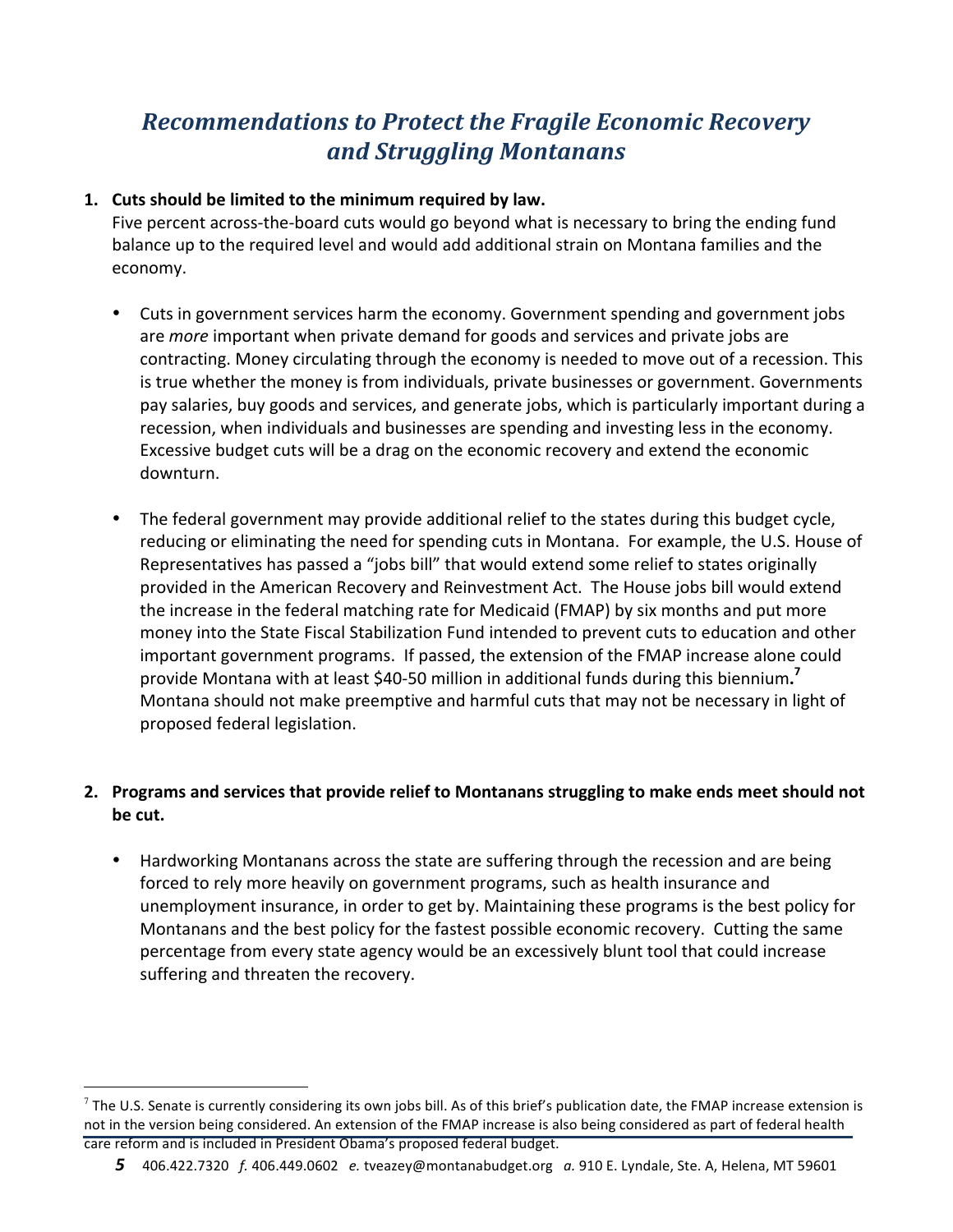Assisting those most impacted by the recession is a critical mechanism for creating jobs and stimulating the economy. Programs targeted at low-income households are an efficient way to achieve increased demand for goods and services because low-income families are likely to spend all of the increased resources, resulting in an immediate boost to the economy. For example, an increase in food stamps benefits results in an increase in spending at local grocery and convenience stores, which in turn

*"Lower'income,households,are,.,.,.,more, likely to be among those with the highest,propensity,to,spend.,Therefore,, policies,aimed,at,lower'income, households,tend,to,have,greater,* stimulative effects." Congressional Budget Office ("Options for Responding to Short-Term Economic Weakness," January, 2008).

provides for increased business and profit, which helps to maintain or increase local jobs.

- **3. One-time-only infrastructure and development projects that were funded with general fund** dollars freed up by the American Recovery and Reinvestment Act (recovery act) should be looked at as sources for cuts before education, healthcare, or other programs helping Montanan's most impacted by the recession.
	- The 2009 Montana legislature appropriated roughly \$1.5 billion in federal recovery act dollars. In some cases, the funding provided through the recovery act for specific purposes freed up state funding that would have otherwise gone toward those programs. The most significant example of this phenomenon is the increased federal funding for Medicaid. Montana expects to receive over \$163 million in increased federal Medicaid assistance because of the recovery act. The additional federal dollars "freed up" state funding that would have otherwise gone toward Medicaid. Similarly, the recovery act provided \$122 million in funds meant to prevent cuts to K-12 and higher education. Unlike most states, Montana had state resources available to fund its education systems. Therefore, the recovery act education funds freed up significant state funding that would have otherwise gone toward education.<sup>8</sup>
	- The resulting freed up general funds were primarily used by the legislature to fund one-timeonly infrastructure and development projects. Appropriations for one-time-only projects (that have not already been spent or committed) should be carefully analyzed as sources for potential cuts before any cuts are contemplated to the programs intended to be protected by the recovery act (DPPHS, K-12, and Higher Education). See Appendix A for a list of appropriations made with freed up general fund dollars.<sup>9</sup> As important and worthy as many of these infrastructure and development projects are, the funding that made them possible was only available because of the influx of federal relief for Medicaid and education *and* because

 $8$  For more information about the appropriation of recovery act funding and the impact on current and future budgets, see Montana Budget and Policy Center, "The 2011 Biennium Budget: Maintenance, Recovery, and Future Cuts," 12/21/2009, at http://www.montanabudget.org/reports/2011-biennium-budget-maintenance-recovery-and-future-cuts.

<sup>9</sup> MBPC estimates that approximately \$30 million of the \$250 million freed up general fund appropriations is still available as a source for spending reductions. Approximately \$82 million of the \$250 million was directed back to programs in DPHHS and education. Of the \$168 million in remaining projects, approximately \$112 million have been transferred to the long range building program account and are thus not available as sources of general fund savings. Finally, approximately \$26 million of the remaining available appropriations have already been spent according the governor's most recent monthly ARRA report (http://recovery.mt.gov/content/docs/AgencyProjects\_Dec09.pdf).

**<sup>6</sup>** 406.422.7320 f. 406.449.0602 e. tveazey@montanabudget.org a. 910 E. Lyndale, Ste. A, Helena, MT 59601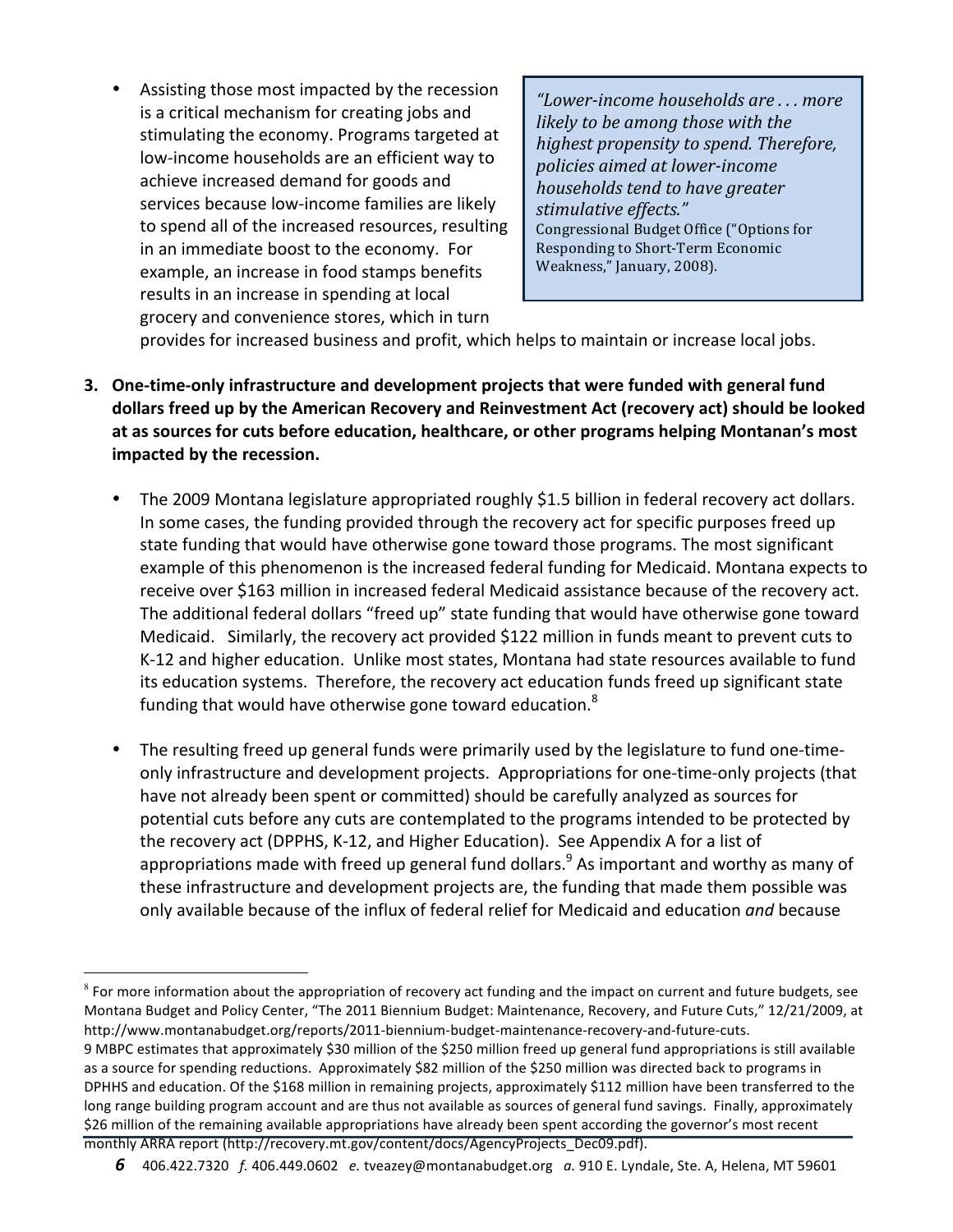the state was not yet facing cuts to DPHHS or education when the legislature decided how to use those federal funds.

### **4.** Some agencies already operating under a present law budget should be protected from additional cuts.

- During this biennium, most state agencies received enough funding to meet their present law budgets with a combination of state and federal (including ARRA) funding. However, several agencies were cut below present law levels, meaning they likely will be unable to maintain the same level of programs and services delivered during the last biennium. See Appendix B for a comparison between legislative appropriations for each state agency and the amount necessary to maintain a present law budget for each agency.
- Several of the agencies cut below present law provide services that are vital to the state during an economic downturn and should be protected from additional cuts.
	- $\circ$  The Office of the Public Defender's mission is to "ensure equal access to justice for the state's indigent." As the economy worsens, more Montanans are likely to qualify for the services of the Office of the Public Defender.
	- $\circ$  Department of Revenue cuts will impact future revenue. By not fully funding the present law for the Department of Revenue (DOR), the legislature has likely reduced the amount of revenue the department will be able to collect under current tax laws as compared to the previous biennium. For example, DOR has shown that for every additional dollar spent in the audit function, \$18 of revenue is collected.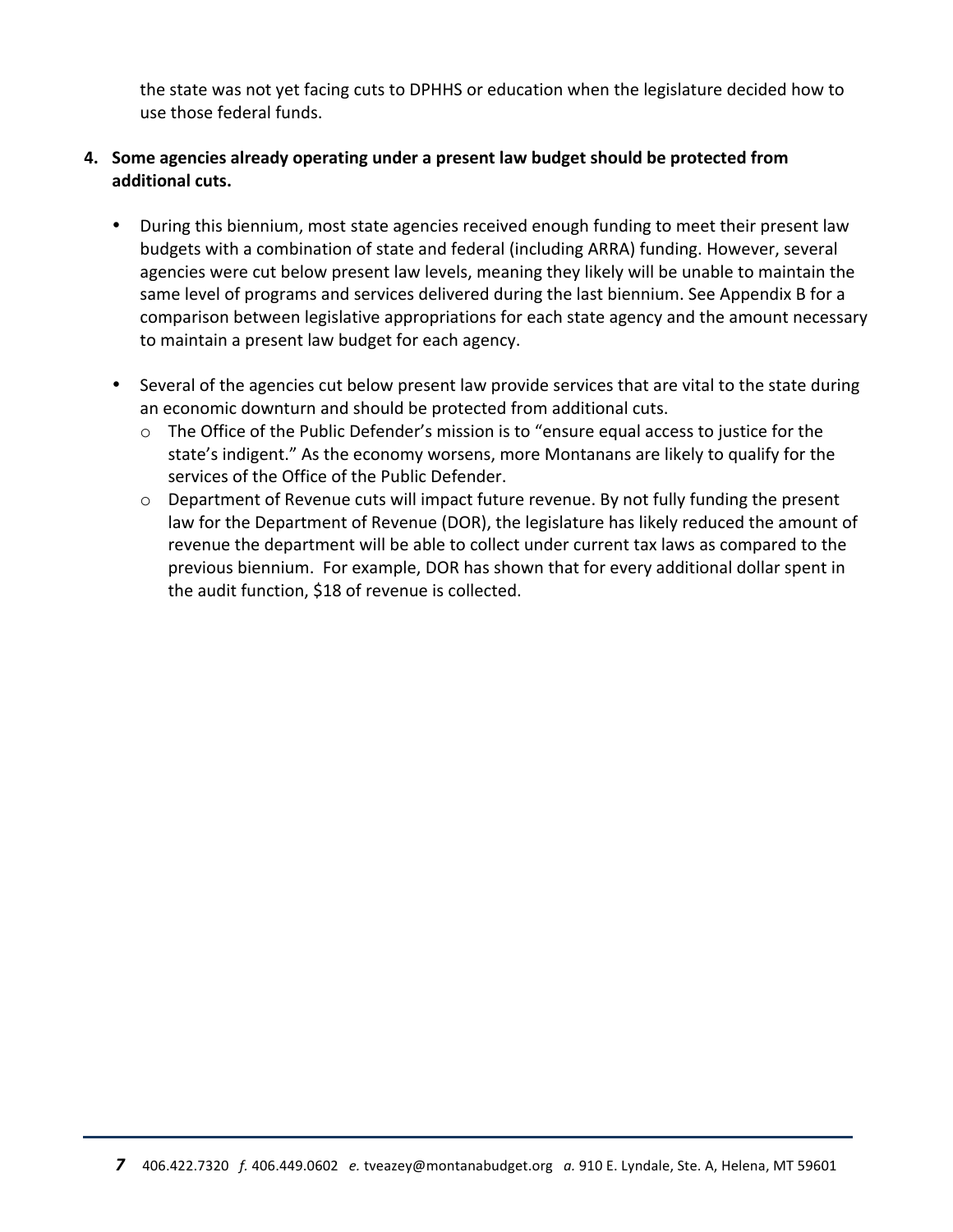#### **Conclusion and Looking Forward**

By law, the governor will have to make over \$31 million in painful cuts to state government in order to preserve the statutorily required ending fund balance. These cuts will put a drag on our already struggling economy and should be kept to the smallest amount necessary to comply with the law. In addition, required cuts should be targeted to ensure the greatest possible protection for Montanans who have been hit hardest by the recession. Government programs and services that protect Montanans when times are tough are more important now than ever.

Even with the governor's emergency cuts, revenues for the next biennium may be inadequate to cover costs for ongoing programs and services. If revenues are not adequate, the state will need to take a balanced approach to filling budget gaps. A balanced approach includes looking at both sides of the budget equation- revenue increases and spending cuts.

Ensuring that Montana can maintain government services during a time of increased need is critical to economic recovery. Over 200 economists from 38 states (including Montana) have signed a letter urging state governments to "maintain the public services that are critical to the health of the economy and the well-being of working families," because "cutbacks at this time would further slow the economy and harm those already hardest hit by the downturn . . . We understand that the law requires a balanced budget, which forces officials to make difficult decisions. But even when options are limited, some choices are better than others. Economic theory and historical experience both show that raising taxes during a downturn—particularly taxes that affect only higher-income families—is generally better for a state's economy, and better for its citizens, than sharp budget cuts." $^{10}$ 

8 406.422.7320 f. 406.449.0602 e. tveazey@montanabudget.org a. 910 E. Lyndale, Ste. A, Helena, MT 59601

 $^{10}$  Montana Economists Join Hundreds Across Nation Urging States to Maintain Public Services.

http://www.montanabudget.org/reports/montana-economists-join-hundreds-across-nation-urging-states-maintain-publicservices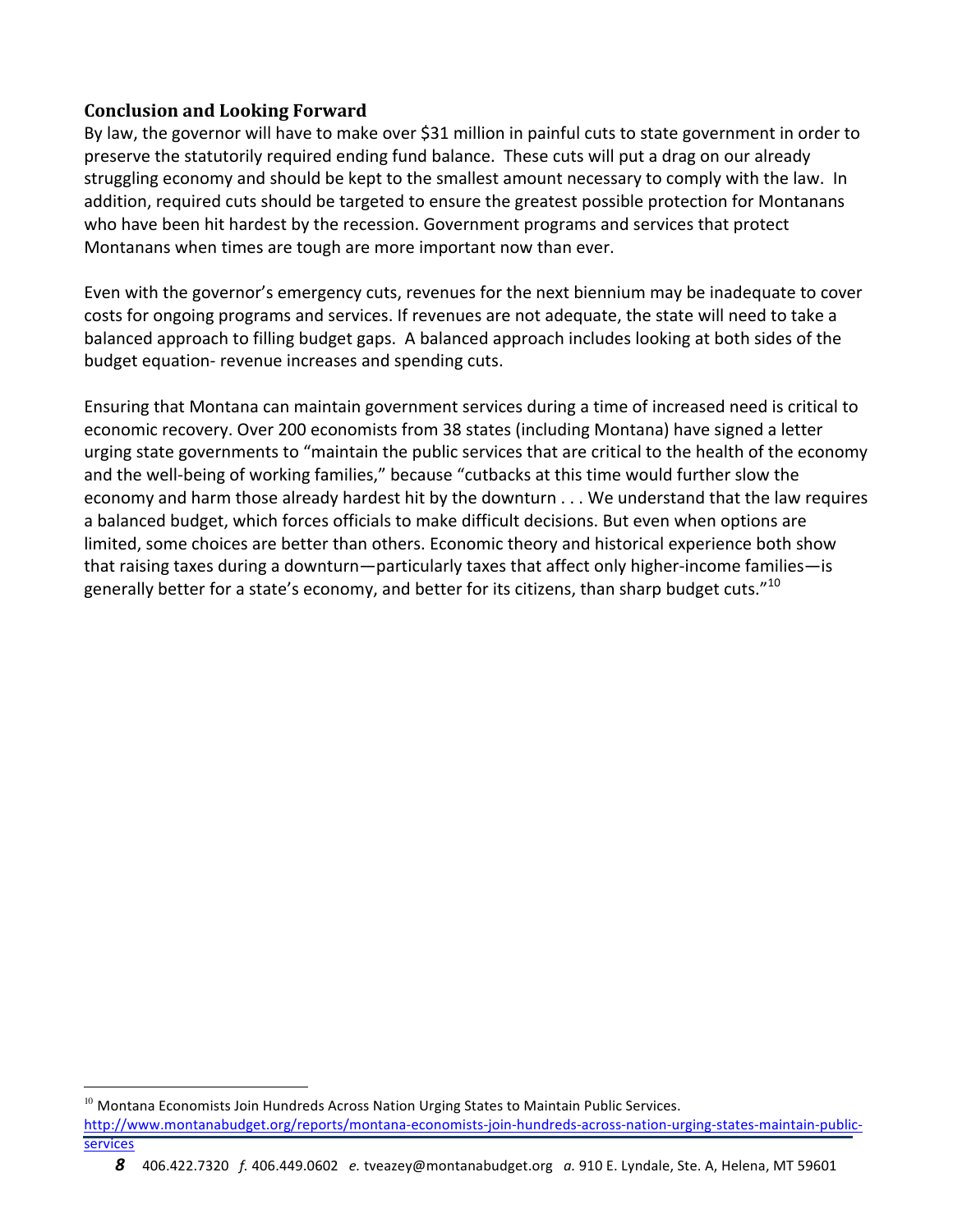| Appendix A: Appropriations Using General Fund Dollars Freed Up by Recovery Act Funding |                                          |                |                |                 |  |  |  |
|----------------------------------------------------------------------------------------|------------------------------------------|----------------|----------------|-----------------|--|--|--|
| <b>Purpose</b>                                                                         | <b>Line Item</b>                         | <b>FY 2010</b> | FY 2011        | <b>Biennium</b> |  |  |  |
|                                                                                        | <b>Grants for Tribal and Local</b>       |                |                |                 |  |  |  |
| Infrastructure local                                                                   | Governments                              | 25,000,000     | 0              | 25,000,000      |  |  |  |
|                                                                                        | <b>Historic Preservation Competitive</b> |                |                |                 |  |  |  |
| Infrastructure local                                                                   | Grants                                   | 2,000,000      | 2,000,000      | 4,000,000       |  |  |  |
| Infrastructure local                                                                   | <b>Broadband Mapping Grants</b>          | 300,000        | $\mathbf 0$    | 300,000         |  |  |  |
| <b>Economic Development</b>                                                            | Main Street *                            | 125,000        | 125,000        | 250,000         |  |  |  |
| <b>Economic Development</b>                                                            | <b>Distressed Wood Products</b>          | 3,752,548      | 3,747,452      | 7,500,000       |  |  |  |
| <b>Economic Development</b>                                                            | <b>Energy Promotion Division *</b>       | 255,000        | 255,000        | 510,000         |  |  |  |
| <b>Economic Development</b>                                                            | New Worker Training *                    | 655,698        | 655,698        | 1,311,396       |  |  |  |
| <b>Economic Development</b>                                                            | Tribal Economic Development *            | 798,496        | 798,496        | 1,596,992       |  |  |  |
| <b>Economic Development</b>                                                            | <b>Community Service Planning Grants</b> | 25,000         | $\mathbf 0$    | 25,000          |  |  |  |
| <b>Economic Development</b>                                                            | <b>BioMass Energy study</b>              | 475,000        | $\overline{0}$ | 475,000         |  |  |  |
| <b>Economic Development</b>                                                            | MT Agro-Energy Park (Havre)              | 150,000        | 150,000        | 300,000         |  |  |  |
| <b>Economic Development</b>                                                            | <b>High Performance Computing *</b>      | 1,000,000      | 1,000,000      | 2,000,000       |  |  |  |
| Other                                                                                  | <b>Military Museum</b>                   | 250,000        | 0              | 250,000         |  |  |  |
| Other                                                                                  | <b>IED Fort Harrision</b>                | 750,000        | $\overline{0}$ | 750,000         |  |  |  |
|                                                                                        | Legislative Committees and               |                |                |                 |  |  |  |
| Other                                                                                  | Activities                               | 117,084        | 121,520        | 238,604         |  |  |  |
| <b>Public Health and Human</b>                                                         |                                          |                |                |                 |  |  |  |
| Services                                                                               | <b>Medicaid Caseload</b>                 | 18,433,433     | 22,219,989     | 40,653,422      |  |  |  |
| Public Health and Human                                                                |                                          |                |                |                 |  |  |  |
| Services                                                                               | 2% Annual Provider Rate Increase         | 4,650,830      | 10,333,165     | 14,983,995      |  |  |  |
| <b>Public Health and Human</b>                                                         |                                          |                |                |                 |  |  |  |
| Services                                                                               | Direct Care Worker Wages - SLTC          | 1,915,738      | 2,446,846      | 4,362,584       |  |  |  |
| Public Health and Human                                                                |                                          |                |                |                 |  |  |  |
| Services                                                                               | <b>Food Banks</b>                        | 250,000        | 250,000        | 500,000         |  |  |  |
| <b>Public Health and Human</b>                                                         |                                          |                |                |                 |  |  |  |
| Services                                                                               | <b>Emergency Homeless Shelters</b>       | 750,000        | 750,000        | 1,500,000       |  |  |  |
| Public Health and Human                                                                |                                          |                |                |                 |  |  |  |
| Services                                                                               | Non Mcd Aging Services                   | 58,919         | 58,918         | 117,837         |  |  |  |
| <b>Public Health and Human</b>                                                         |                                          |                |                |                 |  |  |  |
| Services                                                                               | <b>Mental Health/Corrections</b>         | 25,000         | 0              | 25,000          |  |  |  |
| Public Health and Human                                                                |                                          |                |                |                 |  |  |  |
| Services                                                                               | Implement House Bill 130                 | 475,000        |                | 475,000         |  |  |  |
| <b>Public Health and Human</b>                                                         |                                          |                |                |                 |  |  |  |
| Services                                                                               | <b>Kids Management Areas</b>             | 333,500        | 333,500        | 667,000         |  |  |  |
| Public Health and Human                                                                | Native American property exclusion       |                |                |                 |  |  |  |
| Services                                                                               | for Medicaid eligibility                 | 231,764        | 310,188        | 541,952         |  |  |  |
| <b>Public Health and Human</b>                                                         |                                          |                |                |                 |  |  |  |
| <b>Services</b>                                                                        | <b>Transititional Medicaid</b>           | 196,432        | 248,020        | 444,452         |  |  |  |
| Public Health and Human                                                                | HB-173 National Public Health            |                |                |                 |  |  |  |
| Services                                                                               | Standards                                | 200,000        | 200,000        | 400,000         |  |  |  |
| <b>Public Health and Human</b>                                                         |                                          |                |                |                 |  |  |  |
| Services                                                                               | <b>Blind Newspaper</b>                   | 323,000        | $\pmb{0}$      | 323,000         |  |  |  |
| Public Health and Human                                                                | Transportation for Senior Citizen        |                |                |                 |  |  |  |
| Services                                                                               | and Persons with Disabilt                | 300000         |                | 300,000         |  |  |  |
| Other                                                                                  | <b>Health Information Technology</b>     | 357,000        | 357,000        | 714,000         |  |  |  |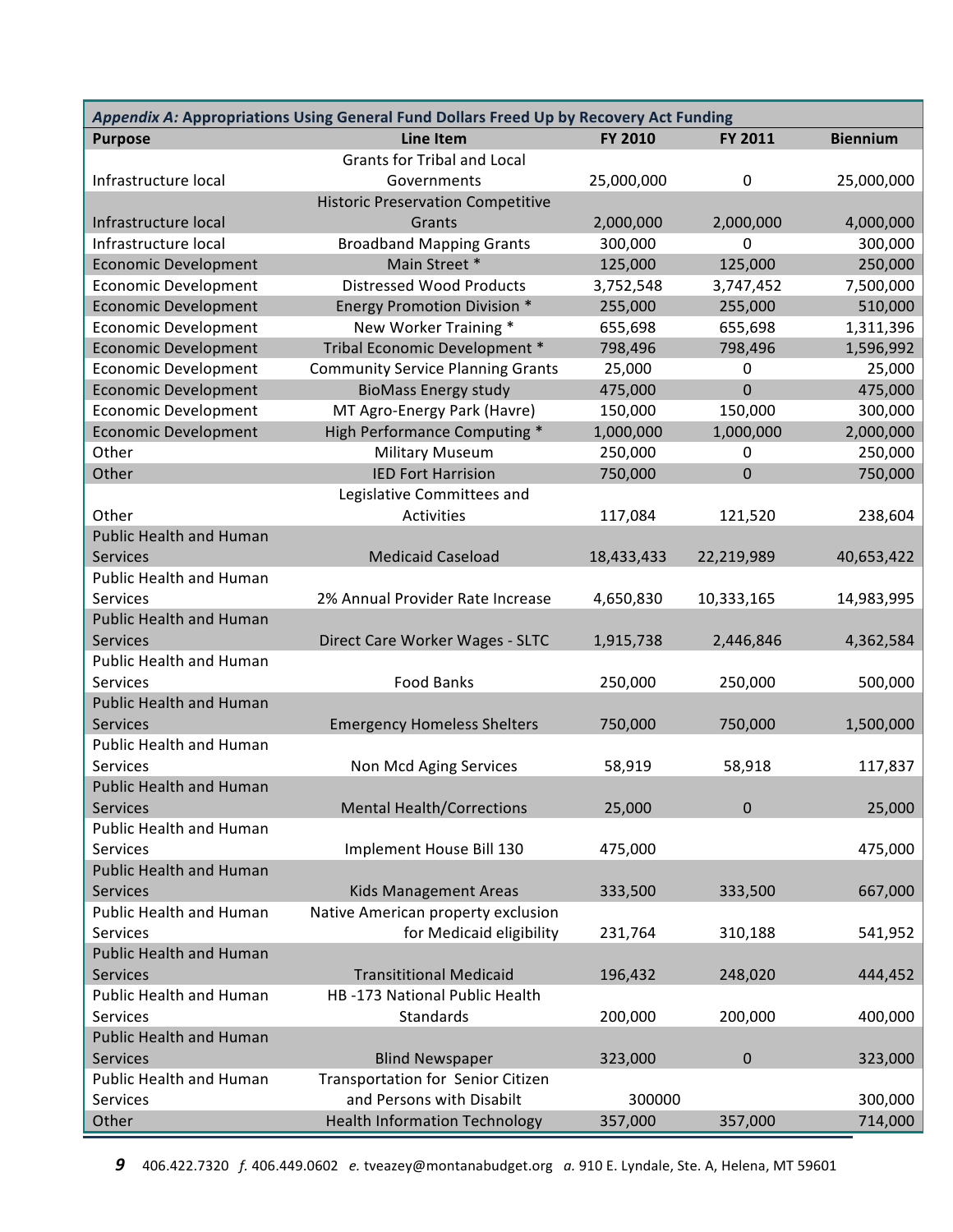|                      | Permitting and Compliance Div            |             |            |             |
|----------------------|------------------------------------------|-------------|------------|-------------|
| Other                | Admin                                    | 359,794     | 367,918    | 727,712     |
|                      | Permitting and Compliance Div            |             |            |             |
| Other                | Admin 09                                 | 101,500     | $\pmb{0}$  | 101,500     |
| Infrastructure local | Fort Belknap Water Compact               | 1,000,000   |            | 1,000,000   |
| Infrastructure local | <b>Blackfeet Water Compact</b>           | 4,000,000   |            | 4,000,000   |
| Infrastructure local | Water Project Admin                      | 230,000     | 230,000    | 460,000     |
| Other                | Self Help Law Program                    | 250,000     | 250,000    | 500,000     |
|                      | <b>Community College Assistance OTO</b>  |             |            |             |
| Education            | (Infra)                                  | 137,944     | 113,299    | 251,243     |
| Education            | <b>Community College Assistance</b>      | 606,189     | 671,586    | 1,277,775   |
| Education            | PBS Satellite Delivery                   | 200,000     | 200,000    | 400,000     |
|                      | Ag Exper Station Add'l Funding -         |             |            |             |
| Education            | Sawfly                                   | 250,000     | 250,000    | 500,000     |
| Education            | <b>Extension Service Add'l Funding</b>   | 150,000     | 150,000    | 300,000     |
| Education            | <b>Distance Learning</b>                 | 1,000,000   | 1,000,000  | 2,000,000   |
| Education            | Virtual Academy                          | 1,000,000   | 1,000,000  | 2,000,000   |
|                      | <b>Tuition Mitigation for Resident</b>   |             |            |             |
| Education            | Students                                 | 3,154,033   | 2,506,230  | 5,660,263   |
| Education            | <b>Tribal College Assistance</b>         | 450,000     | 450,000    | 900,000     |
|                      | Special Ed Maintenance of Effort FY      |             |            |             |
| Education            | 2009                                     | 1,233,764   | 1,233,764  | 2,467,528   |
| Education            | Montana Learning center                  | 50,000      |            | 50000       |
|                      | Special Needs Equipment - School         |             |            |             |
| Education            | for the Deaf and Blind                   | 34,507      | 18,000     | 52,507      |
| Infrastructure local | Regional Water System                    | 4,000,000   | 4,000,000  | 8,000,000   |
| Infrastructure local | <b>TSEP Infrastructure</b>               | 11,500,000  | 11,500,000 | 23,000,000  |
| Infrastructure local | <b>Water Projects</b>                    | 2,074,398   | 2,074,398  | 4,148,796   |
| Infrastructure local | <b>Reclamation Projects</b>              | 897,133     | 897,133    | 1,794,266   |
|                      | School Facilities HB 152 -               |             |            |             |
| Infrastructure local | Commerce                                 | 84,000      | $\pmb{0}$  | 84,000      |
| Infrastructure local | <b>Grants for School Districts</b>       | 20,000,000  |            | 20,000,000  |
|                      | Quick Start Energy Program Grants        |             |            |             |
| Infrastructure local | to School Districts                      | 14,950,000  |            | 14,950,000  |
| Infrastructure local | <b>Interoperability Montana</b>          | 500,000     | 500,000    | 1,000,000   |
| Infrastructure state | <b>LRBP Transfer</b>                     | 1,792,586   | 1,792,586  | 3,585,172   |
|                      | <b>State Energy Conservation</b>         |             |            |             |
| Infrastructure state | <b>Repayment Account Transfer</b>        | 750,000     | 750,000    | 1,500,000   |
|                      | <b>State Energy Conservation Capital</b> |             |            |             |
| Infrastructure state | <b>Project Account Transf</b>            | 750,000     | 750,000    | 1,500,000   |
| Infrastructure state | <b>LRBP Allocation</b>                   | 7,248,486   | 6,544,914  | 13,793,400  |
|                      | <b>MUS Energy Conservation</b>           |             |            |             |
| Infrastructure state | Improvements                             | 6,150,000   | 6,150,000  | 12,300,000  |
| Infrastructure state | <b>UMWestern Main Hall</b>               | 3,000,000   | 3,000,000  | 6,000,000   |
| Infrastructure state | <b>ESSC Equipment and Moving</b>         | 1,750,000   | 1,750,000  | 3,500,000   |
|                      | <b>SOS Information Management</b>        |             |            |             |
| Infrastructure state | System                                   | 750,000     | 750,000    | 1,500,000   |
|                      | Total                                    | 154,558,776 | 95,260,620 | 249,819,396 |